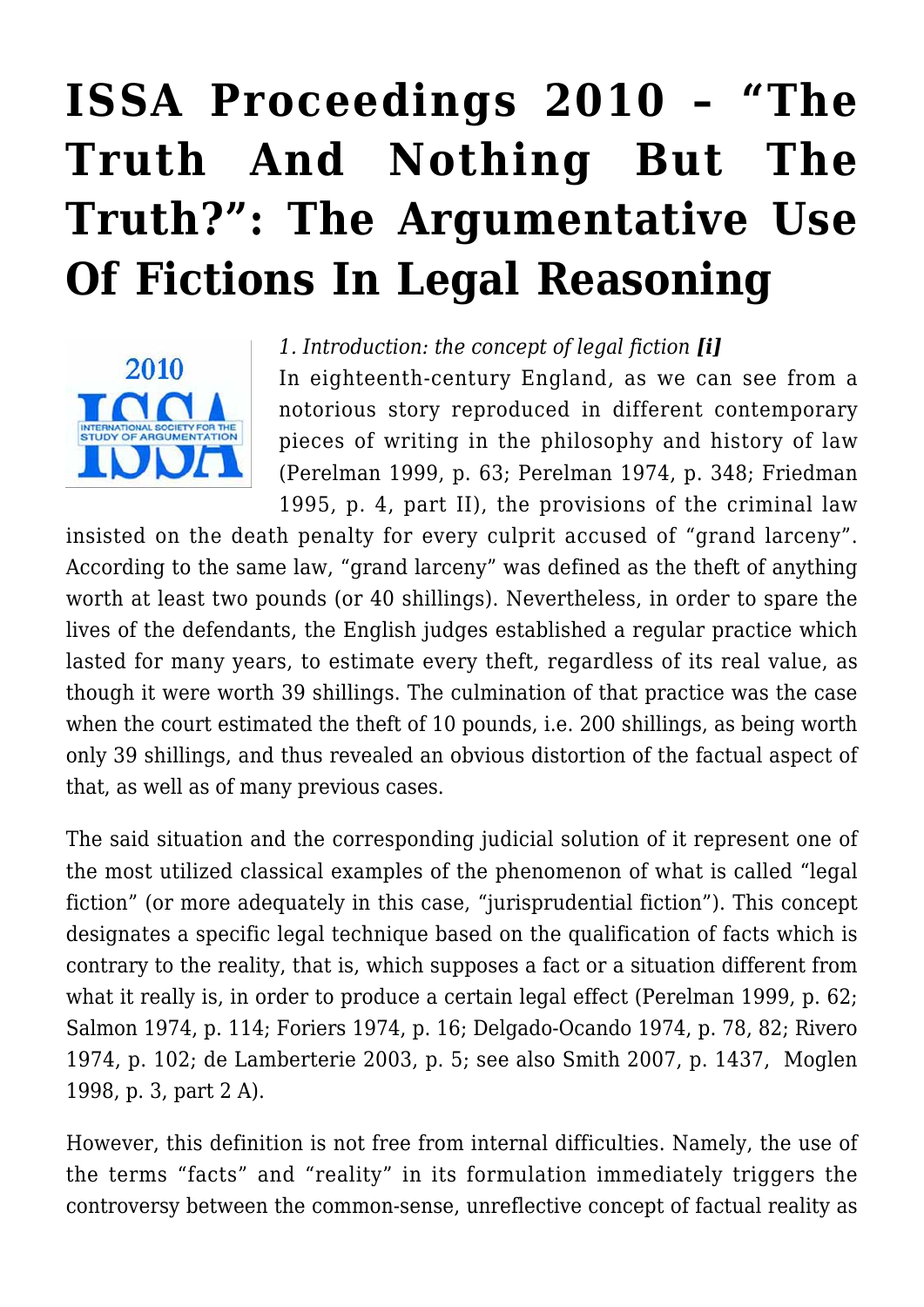something that is simply "out there", waiting to be checked and identified, and the more sophisticated concept of "facts" and "reality" appropriate for the legal context. Namely, the latter takes into account the constructive capacity of institutional norms and rules to produce complex forms of legally relevant realities ("theft", "murder", "marriage", "contract", "association", etc.), consisting of a specific mixture of "brute" and "institutional" factual elements (Searle 1999, pp. 122–134).

That is why some authors insist on the point that in order to be counted as proper legal fictions, it is not enough that the fictional legal statements simply involve an element of counterfactuality opposed to the common-sense reality; they must, moreover, be contrary to the existing *legal* reality. Thus, for instance, Perelman claims that if the existent legal reality is established by the legislator, like in the case of associations and other groups of individuals that are treated as legal personalities, then we are not entitled to consider it legal fiction, although it deviates from the psychological, physiological and moral reality in which the persons are identified as individual human beings. However, if, Perelman argues, a judge grants the right to sue a group of individuals that does not represent a legal personality, while the right to sue is reserved only for groups constituted as legal personalities, he is in fact resorting to the use of legal fiction (Perelman 1999, pp. 62-63). A similar position is also advocated by Delgado-Ocando, who subscribes to Dekker's view that legal fiction should not be considered a violation of "natural facts", but, essentially, a deliberately inaccurate use of the actual legal categories (Delgado-Ocando 1974, p. 82). Thus, using the above-mentioned definition of legal fictions as "a qualification of facts contrary to reality", I will bear in mind this specific meaning of "contrary-to-legal-reality", because I see as convincing the view that the existing legal reality, which includes the factual components but is not reducible to them, is the real target of the fictional reconfiguration by means of this peculiar legal technique.

Within this conceptual framework, the main goal of my approach to the issue of legal fictions will be twofold. First, through the analysis of some practical examples of legal fictions taken from different national jurisprudences, I will attempt to isolate the general argumentative mechanism of legal fictions by using some of the fundamental ideas and insights developed in different branches of the contemporary argumentation theory. Second, given the possible abuse of legal fictions as an instrument of legal justification, the emphasis will be placed on the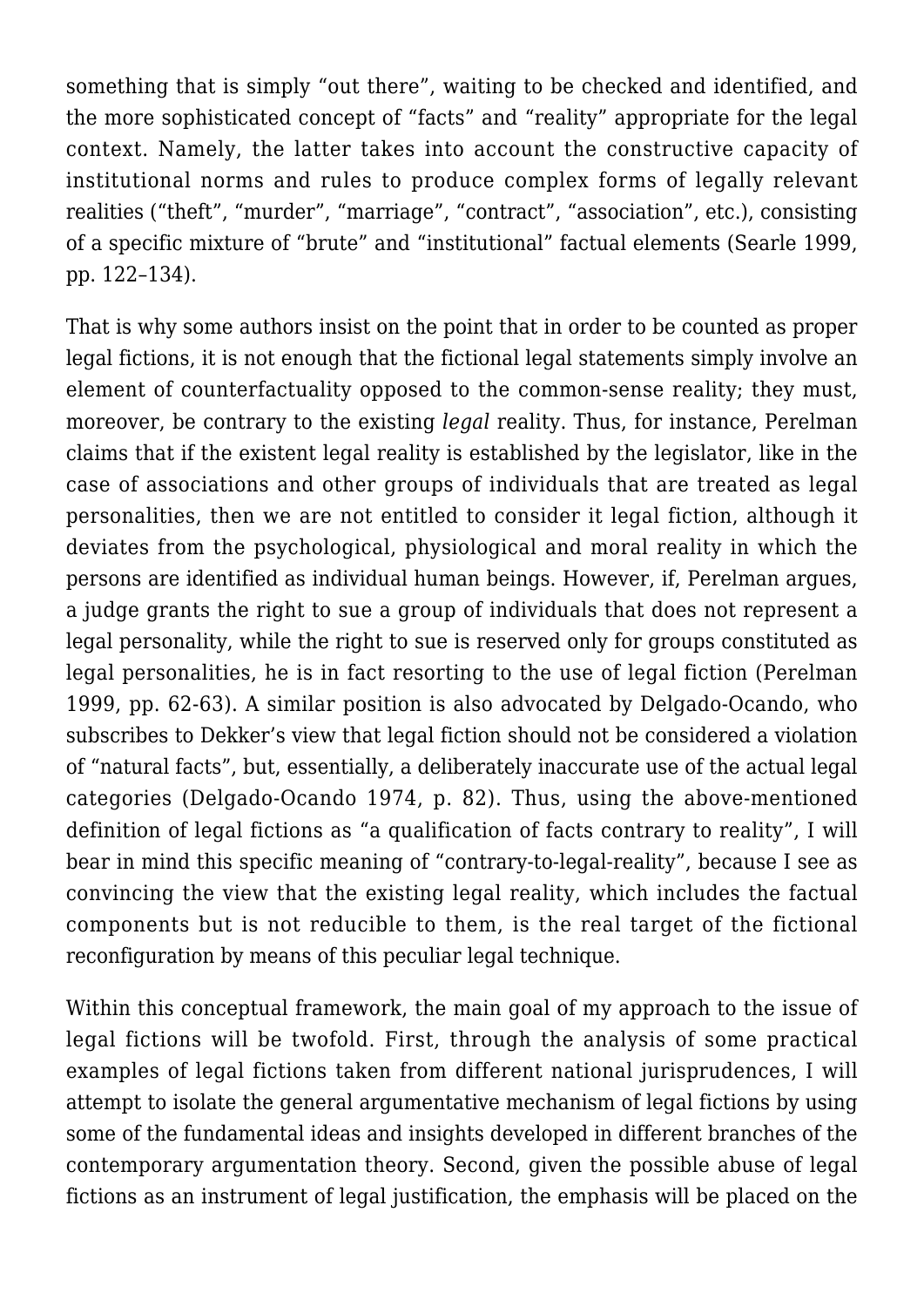issue concerning the possibility for the formulation of certain criteria in establishing the difference between the legitimate and the illegitimate use of this argumentative technique. However, in order to do this it will be necessary, first, to define the distinction between legal fictions and another kind of legal phenomena with which they are sometimes confused – legal presumptions, and second, to distinguish the different kinds of legal fictions that exist. Those distinctions will enable us to focus our attention solely on those aspects of the complex issue of legal fictions which are relevant for the purpose of this paper.

#### *2. Legal fictions vs. legal presumptions*

On a theoretical level, the question concerning the relation of legal fictions to legal presumptions is still a controversial one. The reason for this is most probably the fact that both legal fictions and legal presumptions establish a sophisticated relationship to the element of factual truth involved in a legal case in the sense that they both treat as true (in a legally relevant sense) something which is not, or may not be true in a factual sense. Thus, the presumption may be defined as an affirmation which the legal officials consider to be true in the absence of proof of the contrary, or even, in some cases, notwithstanding the proof of the contrary (cf. Goltzberg 2010, p. 98: "Affirmation, d'origine légale ou non, que le magistrat tient pour vraie jusqu'à preuve du contraire ou même dans certains cas nonobstant la preuve du contraire"). For example, a child born to a husband and wife living together is presumed to be the natural child of the husband; an accused person is presumed innocent until found guilty; an act of the state administration is presumed to be legal, etc., although in some cases those presumptions may be shown not to correspond to the factual state of affairs.

When discussing the issue of the relationship of legal fictions and legal presumptions, it is necessary to mention the classical dichotomy of presumptions into presumptions *juris tantum* and presumptions *juris et de jure*, i.e., "simple", rebuttable presumptions, which admit proof of the contrary, and "absolute", irrefutable presumptions, which do not admit proof of the contrary. For instance, the presumption of the paternity of the legitimate husband is rebuttable because it can be proven that the husband is not the real biological father of the child born within the marital union; on the other hand, the presumption that everyone knows the law ("no one is supposed to ignore the law", or in the well-known Latin formulation, "nemo censetur ignorare legem") is usually treated as an example of an irrefutable presumption because it is not possible to avoid liability for violating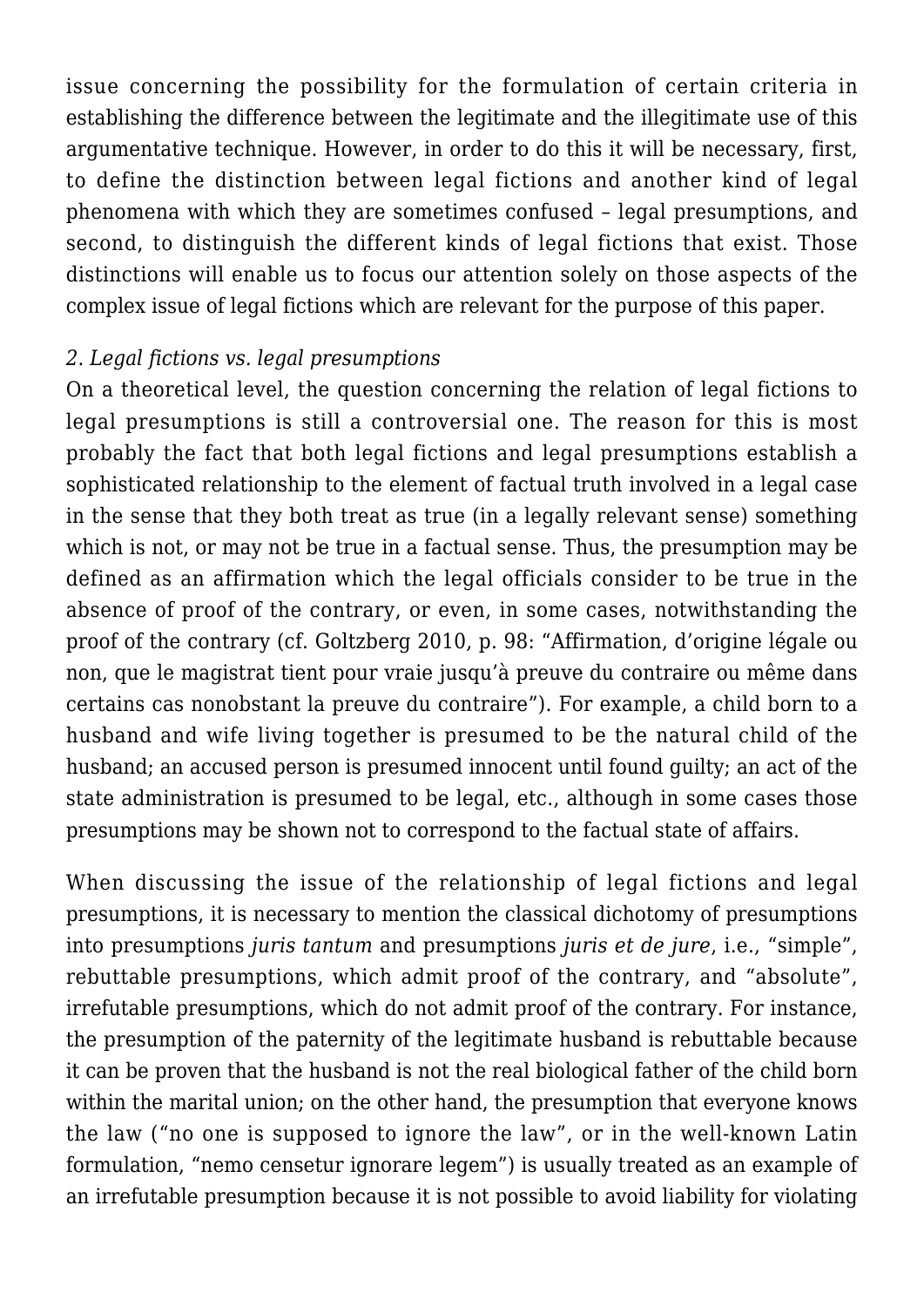the law in criminal or in civil lawsuits merely by claiming ignorance of its content.

This distinction is significant in the issue of legal fictions because they are sometimes assimilated into the category of irrefutable presumptions. Thus, for instance, Wróblewski argues that irrefutable presumptions are the source of legal fictions because they cannot be discarded and because they formulate assertions which cannot be demonstrated to be false by reference to reality (Wróblewski 1974, p. 67: "Particulièrement la source des fictions se trouve dans les présomptions irréfragables, *praesumptiones iuris et de iure*, car elles ne peuvent être écartées, elles formulent donc des assertions dont la fausseté n'est pas démontrable par une référence à la réalité").

However, the reasons for accepting this view do not seem to be conclusive. First, irrefutable presumptions and legal fictions establish different relations to the element of factual truth involved in a legal dispute. Namely, the irrefutable presumption just makes it irrelevant, in the sense that this kind of presumption does not allow the claims of the factual truth contrary to the presumed truth to be even taken into consideration in deciding the case. On the other hand, the legal fiction starts with the identification of the factual reality in the case at hand, but then distorts the standard qualification of facts that would be appropriate for this case in order to include them in another legal category and to produce the desired legal effect. Second, it seems reasonable to claim, as Foriers does, that legal presumptions and legal fictions belong, in fact, to different segments of legal theory and practice: the presumptions are related to the theory (and practice) of legal proof, regulating the possible objects of proof and the distribution of burden of proof between the parties, while legal fictions are related to the theory (and practice) of the extension of legal norms, or of their creating and legitimatizing (Foriers 1974, p. 8). That is why in the present approach, adopting the view of a fundamentally different nature of legal presumptions and legal fictions, my interest will be restricted only to the latter, without underestimating, of course, the genuine interest that legal presumptions legitimately raise as an object of study of contemporary research in legal argumentation.

#### *3. Kinds of legal fictions*

Legal fictions, as an interesting technical device, the use of which represents a pervasive trait of the legal practice from Roman times to the present, are not a homogenous class. The kinds of legal fictions vary depending on the segment of the legal system in which they are created and utilized. Thus, according to the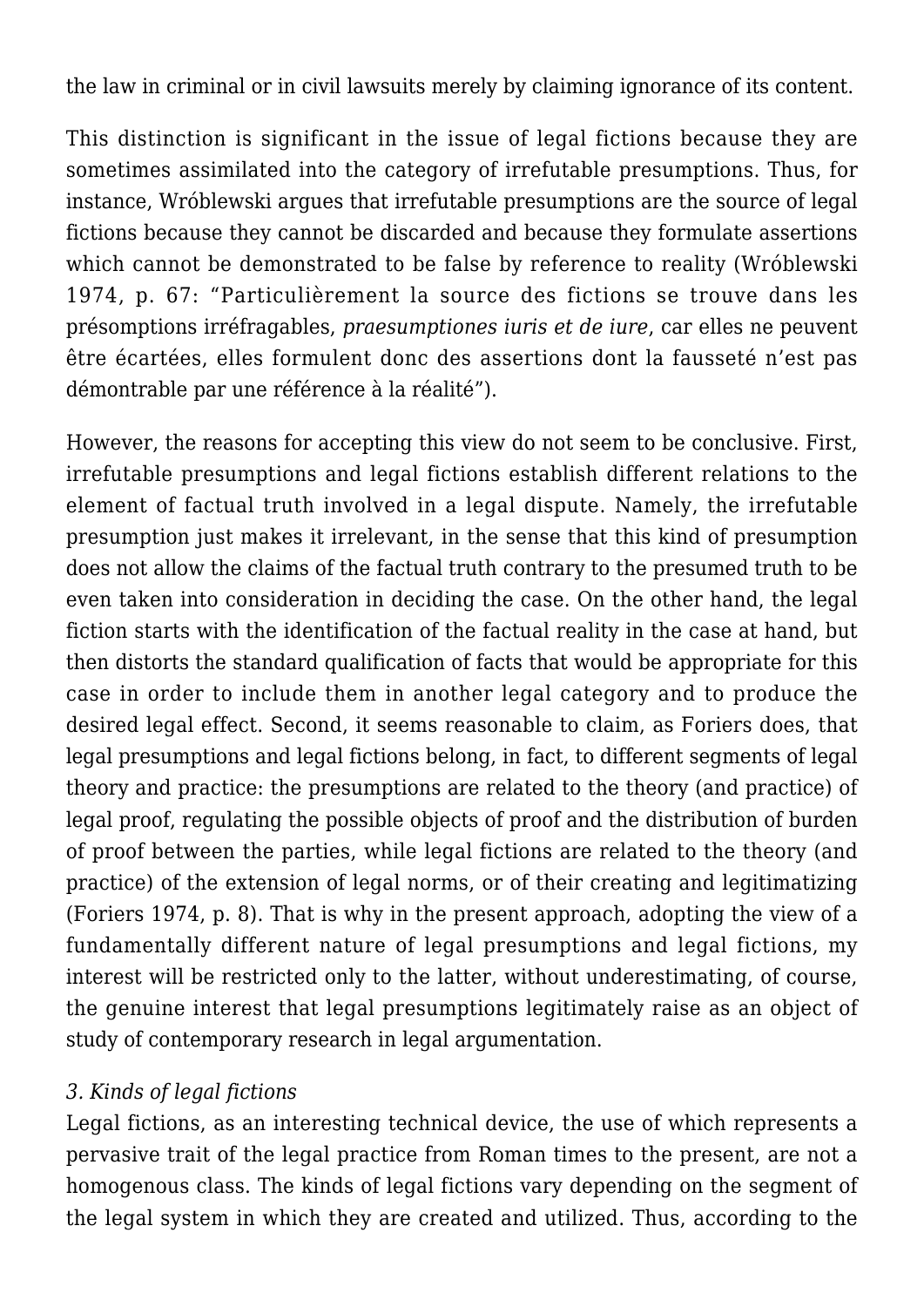criterion of their origin, we can distinguish legislative, doctrinal and adjudicative (jurisprudential) fictions (Delgado-Ocando 1974, p. 92; Foriers 1974, p. 16).

Legislative fictions, being those established by the legislator himself, can be further sub-divided into the categories of "terminological" and "normative" fictions. In the case of terminological fictions, the legislator fictionally qualifies a factual situation which is obviously contrary to the common-sense conceptual reality, like in the case when the law stipulates that some physically movable objects – animals, seeds, utensils, etc. – are to be considered immovable goods (Article 524 of the French and Belgian Civil code). Normative legislative fiction, on the other hand, is that which adds a complementary norm to the terminological stipulation, because without invoking that norm it would be impossible for the fiction to play out its role. An example of this situation may be found in Article 587 of the French and Belgian Civil code, in which the legislator regulates the rights and duties of the usufructuary (a person who has the right to enjoy the products of property they do not own). Namely, the right to usufruct usually presupposes the conservation of the object (i.e. not damaging the property) that is being used. However, in order to further extend the right to usufruct also to things that cannot be used without being consumed, like money, grains, liquors, etc., the legislator is obliged to include a supplementary norm that, following the completion of the usufruct, the usufructuary should replace the consumed objects with such of similar quantity, quality and value. Thus, in this case, the fictional assimilation of expendable goods in the category of legitimate objects of usufruct is made possible by the introduction of a "meta-rule" that should justify or counterbalance the violation of the fundamental nature of the institution of usufruct (Foriers 1974, pp. 19-20).

Although the distinction between legislative and doctrinal legal fictions is not always easy to establish, it may be said that doctrinal fictions are theoretical devices whose function is to pave the road for the reception of new legal categories or to justify the implicit ideological basis of the legal system. Thus, the theories of the "declarative function of the judge" (judges are not entitled to create or to interpret the law, that being the function of the legislator) and of the "inexistent gaps in the law" (the system of law is complete and capable of regulating every legal dispute) are treated as examples of "doctrinal fictions", which attempt to assure the theoretical and systematic stability of the actual legal order (Delgado-Ocando 1974, p. 99).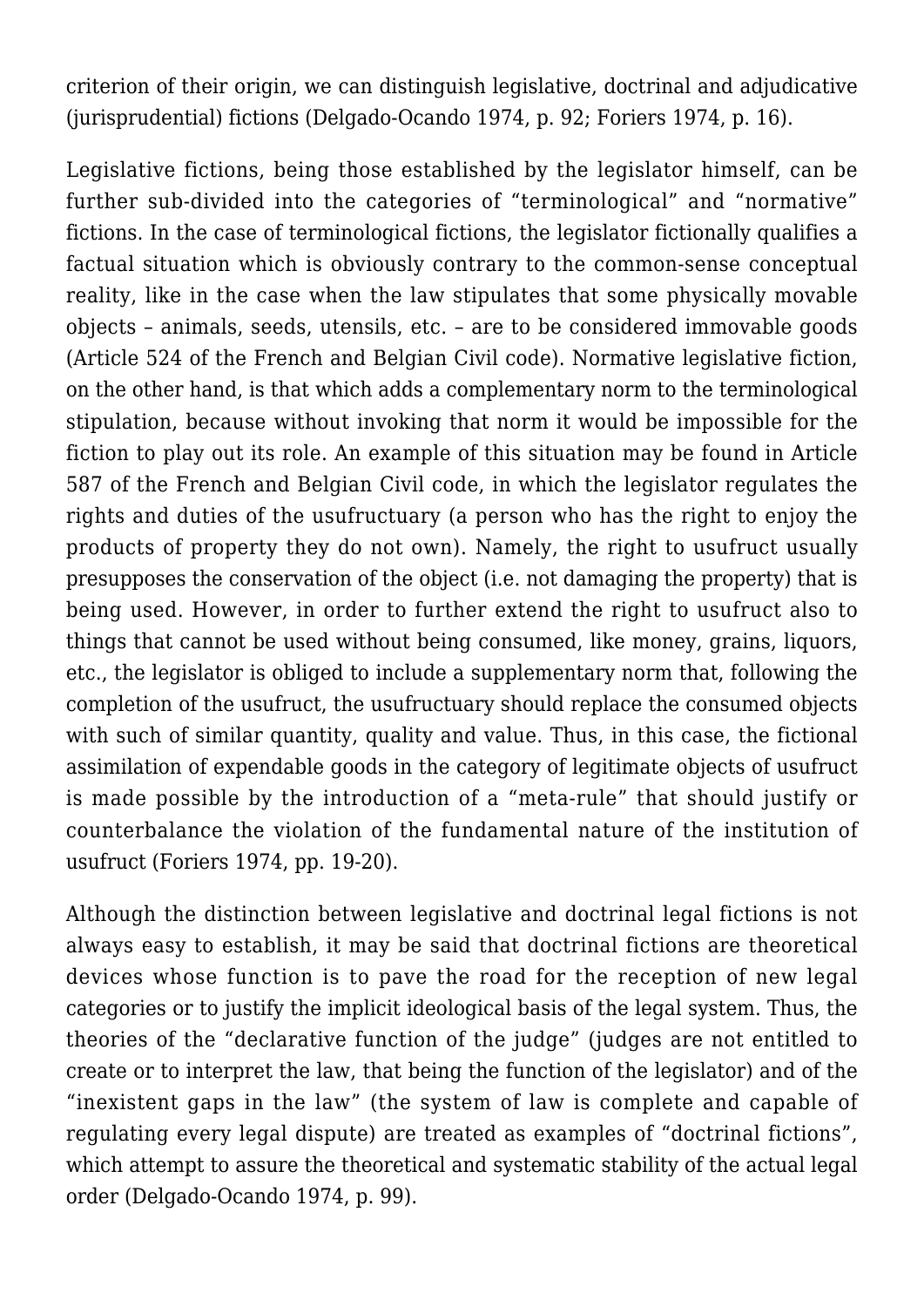However, for the purpose of this paper, the most important and the most interesting for argumentative analysis are the fictions of the third, adjudicative kind (usually called "jurisprudential fictions", especially in the French-speaking tradition). These are the fictions used in judicial reasoning as strategic instruments in attaining the desired aim by a deliberately inaccurate use of the existent legal categories and techniques of legal qualification. The specificity of jurisprudential fictions lies in their dynamic and unpredictable nature, in the sense that they are created "ad hoc" in the function of the resolution of a particular, usually difficult and complex legal case. As Perelman points out, their use is particularly frequent in criminal law, when the members of the jury or the judges strive to avoid the application of the law that they find unjust in the circumstances of the specific case. This is the case not only in the classical "39 shillings" example, but also in the twentieth-century French and Belgian legal practices, when in several cases involving euthanasia the jury did not find the defendants guilty of the death of the deceased, although in the corresponding national legislatives there was no established distinction between euthanasia and simple murder (Perelman 1999, p. 63).

Nevertheless, jurisprudential fictions are not restricted solely to criminal cases; they may also be used in other legal areas, such as constitutional, civil, administrative, international law, etc. One particularly illustrative example can be taken from a former Yugoslavian and, subsequently, Macedonian legal practice from the area of contract law in the late 1960s. Namely, the existent law on the sale of land and buildings recognized legal validity only to those agreements concluded in written form, explicitly denying it to the non-written ones. However, in deciding the practical cases in which the sources of the dispute were orally concluded agreements, and in order to prevent manipulations with their consequences (for instance, the attempts of their annulment following the completion of the transfer of the property and money), the court decided to assimilate oral agreements into the category of written agreements and to accord them the same legal status, provided that they had been carried out (decision of the supreme Court of Yugoslavia R. no. 1677/65 from 18.03.1966; cited from Чавдар 2001, p. 155).

Although jurisprudential fictions are usually generated in order to deal with perplexing practical cases, they may also function as a source in creating new legislative rules (as was actually the case with the "39-shillings decision", or with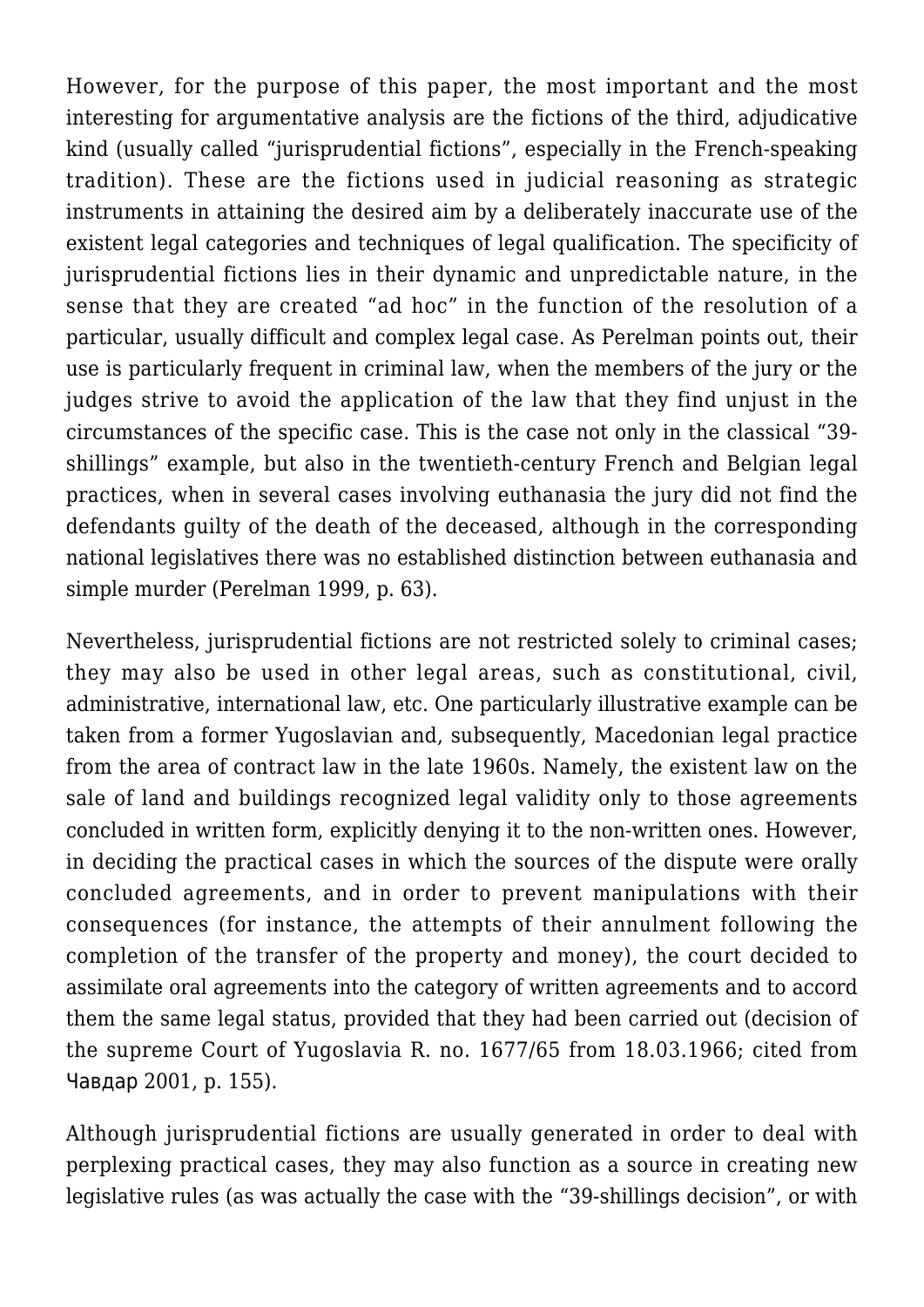the decision of the Yugoslavian Supreme Court to treat oral agreements, under certain conditions, as if they were written ones, which were later incorporated in the law in the form of general rules). This is, amongst others, one of the important reasons which make the phenomenon of jurisprudential fictions worthy of theoretical and practical attention and which will be further commented on in the concluding section of this paper.

#### *4. Jurisprudential fictions and their argumentative role*

Regardless of the definition of legal fictions that we are ready to adopt, it is obvious that the strong counterfactual element necessarily involved in fictions which are used in judicial reasoning and motivation of judicial decisions makes their nature extremely controversial. Namely, it obviously collides with one of the fundamental demands of legal procedures – the need to establish the factual truth which lies in the basis of a lawsuit and to stick to it in the determination of the outcome of the legal dispute. Even if we agree that the concept of truth does not have the same meaning in the courtroom, in a scientific or philosophical investigation, or in everyday use, it cannot be denied that the mechanism of jurisprudential fictions is based on the deliberate refusal to adhere, for legal purposes, to the established truth of the facts in the case (for instance, the truth that the value of the theft is more than 39 shillings, or that the defendant voluntarily caused the death of another human being, or that the contract was not concluded in writing, etc.).

On the other hand, it is a well-known fact that the demand for the adherence to the truth in the adjudicative context cannot be easily disregarded because it arises primarily from the need to assure objectivity, impartiality and legal certainty in the administration of justice. Consequently, every aberration from it spontaneously raises suspicions that the respect of those fundamental values may be somehow placed in danger. This is perhaps the main reason why, in the history of legal thought, especially in the common law tradition in which the use of legal fictions in the process of adjudication was especially frequent, they were often perceived in a negative light, as a technique of manipulation by the judges, which corrupted the normal functioning of the legal system. The most prominent representative of that stance is Jeremy Bentham, in whose opinion legal fictions were simply usurpations of legislative power by the judges. He even compares the fiction to a nasty disease, syphilis, which infects the legal system with the principle of rottenness (cf. Smith 2007, p. 1466; Klerman 2009, p. 2; Fuller 1967,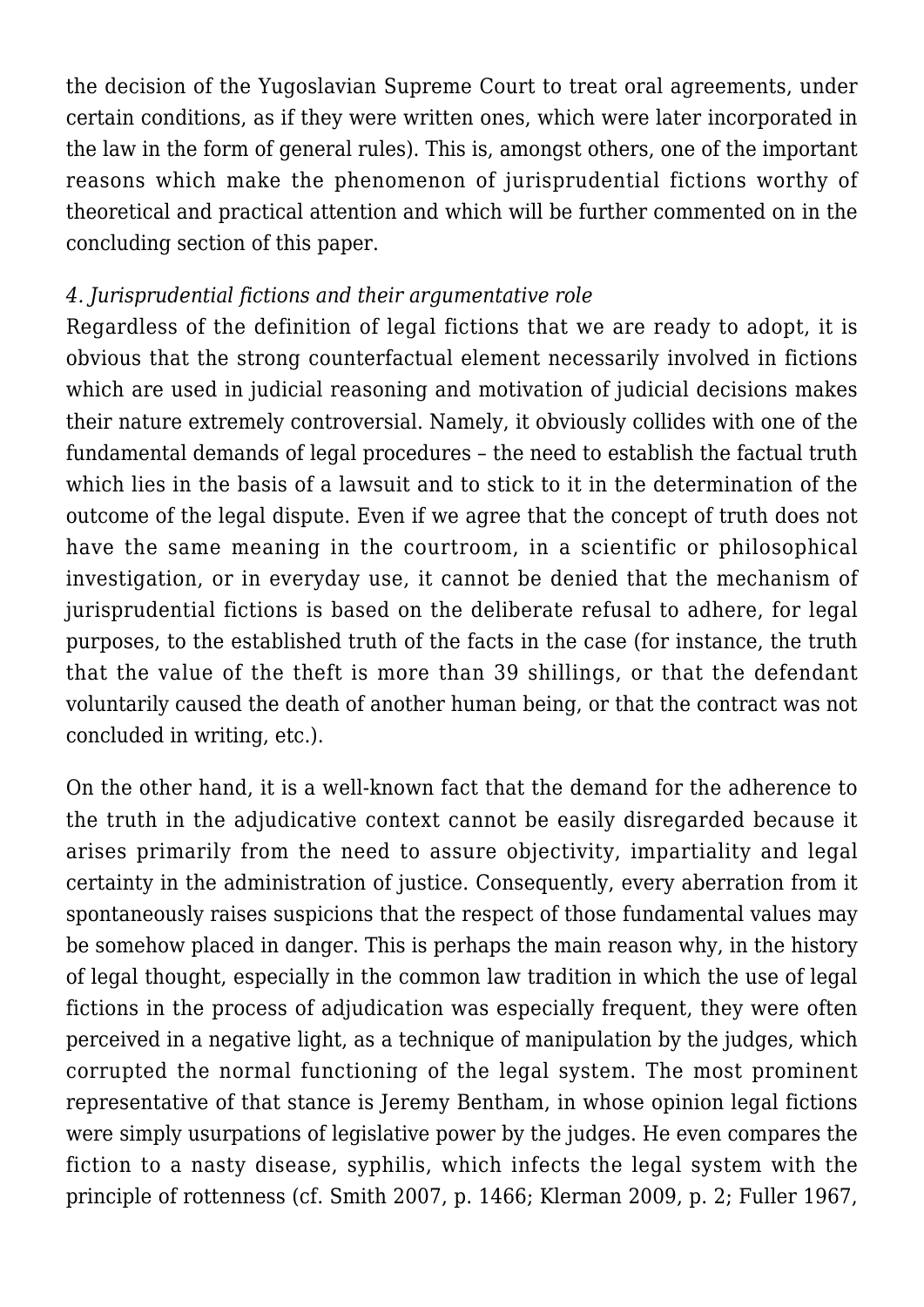p. 2-3)*.* Furthermore, in a contemporary context, there are also opinions which label legal fictions as dangerous and unnatural technical means in the law (cf. Stanković, 1999, p. 346).

However, there is also another side to this, which, being more sympathetic to the phenomenon of legal (or, in this context, jurisprudential) fictions, treats them as an important, useful and generally legitimate legal technique. In this perspective, they are viewed, essentially, as instruments that help their authors to determine and justify the correct outcome of a legal dispute, to obtain a result which would be compliant to equity, justice or social efficiency (Perelman; cf. de Lamberterie, 2003, p. 5), especially in difficult and perplexing legal situations, when the established legal rules cease to "encompass neatly the social life they are intended to regulate" (Fuller 1967, p. viii). Thus, legal fictions are sometimes described as "white lies" of the law (Ihering; cf. Fuller 1967, p. 5), lies "not intended to deceive" and not actually deceiving anyone (Fuller 1967, p. 6), lies which are also "benefactors of law" (Cornu; cf. de Lamberterie 2003, p. 5) because they serve as a means to protect the important values of the legal and social world which may sometimes be endangered precisely by the very mechanical application of the existing legal rules.

As it is obvious even from this simplified description, the phenomenon of legal fictions mobilizes a corpus of very deep questions concerning the relations of law, reality and truth, the hierarchisation of legal values, the distribution of power between the legislative and the adjudicative officials within the framework of the legal system, the legitimate and illegitimate use of judicial discretion, etc. However, in my present approach, I shall focus only on those elements of the phenomenon of legal, or, more precisely, of jurisprudential fictions which are relevant for the analysis of legal reasoning from the point of view of the argumentation theory. Namely, it seems to me that the unveiling of the complex mechanisms of reasoning which those fictions use in applying the norms to the distorted factual reality is of crucial significance for the better understanding also of the other aspects of their functioning within the socio-legal context.

As a theoretical platform for analyzing the phenomenon of jurisprudential fictions, I would suggest a combination of two general ideas developed in the different orientations of the contemporary argumentation theory: first, the idea of legal justification as the essence of legal argumentation, and second, the idea of strategic maneuvering as an indispensable instrument of legal technique,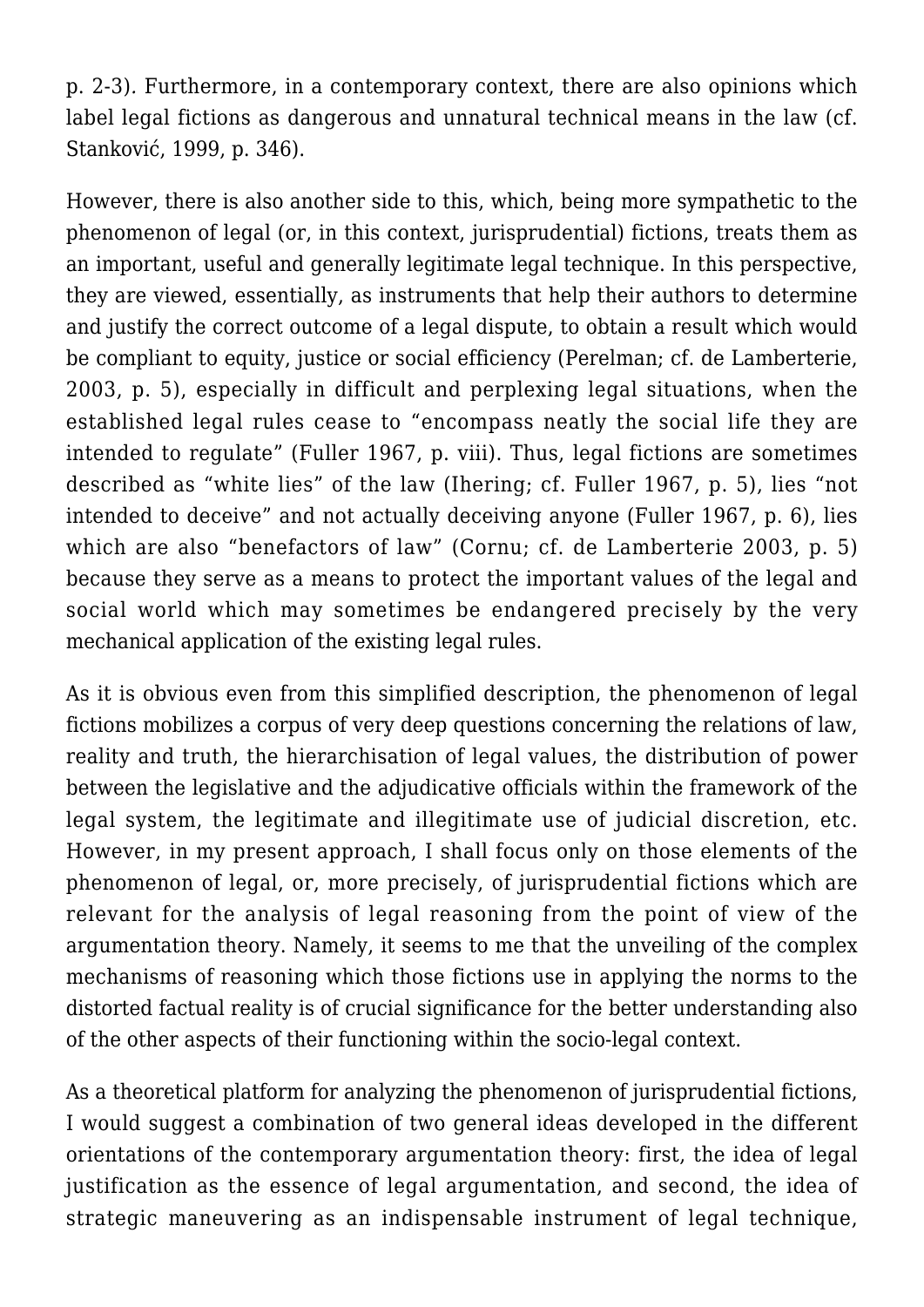especially in what is called "difficult cases". Allow me to briefly comment on each of the above-mentioned.

## *4.1. Jurisprudential fictions as justificatory devices*

The importance of justificatory techniques in legal, and especially in judicial reasoning, is nicely summarized in the formulation that the acceptability of a legal decision is dependent on the quality of its justification (Feteris 1999, p. 1). However, some theoreticians of legal argumentation, as for example, Robert Blanché, are prepared to go even further and to affirm that judicial argumentation is, in its essence, justification. Namely, according to this view, behind the façade of an impartial derivation of legal conclusions from the normative and the factual premises, in the judicial reasoning there is always an effort to justify a certain axiologically impregnated legal standpoint (Blanché 1973, pp. 228–238).

The main point of this insistence to the justificatory nature of legal argumentation is the need to emphasize the fundamentally regressive character of legal reasoning. The qualification "regressive" in this context means that in this type of reasoning the starting points are not the principles from which we progressively derive the consequence, but rather the consequence itself, from which we regress to the principles from which it may be derived (Blanché 1973, p. 12). Thus, in the context of legal reasoning, whilst the deliberation is treated as a progressive procedure in which the judge is seeking a solution for a legal problem, starting from a complex of legal principles, the justification is essentially a regressive procedure, which begins from the decision, that is, from the solution of the problem, and seeks the reasons and arguments which can support it (Blanché 1973, pp. 228-230).

It seems that the existence and the functioning of jurisprudential fictions strongly support the thesis of a fundamentally regressive character of legal argumentation. Namely, the need to use a fiction in the motivation of a judicial decision emerges only when it is necessary to find a way to justify a legal conclusion which, for some reason, does not fit in the existing legal framework, but which has already been estimated by the judge as the most satisfactory solution to the legal issue at hand. However, legal fictions are a type of nonstandard justificatory device because they demand a deeper, riskier and more artificial argumentative maneuver than a search for reasons and arguments, which can simply be extracted from the existing regulation. In fact, the very need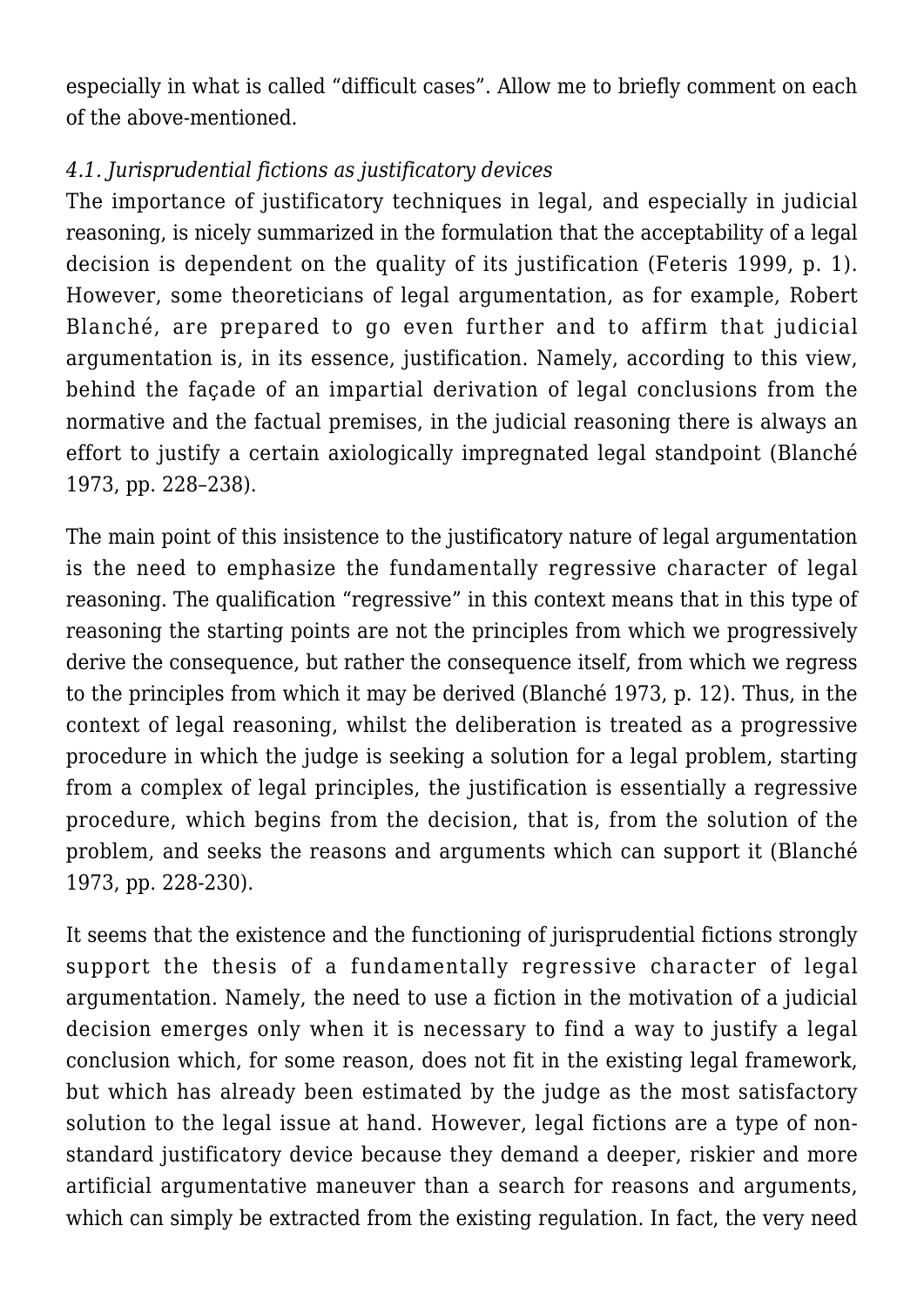for fictional justification of a legal decision is a symptom of the disputable status of its legitimacy in the current legal framework, or an indicator that in the previous process of judicial deliberation which led to that decision, the boundaries of the system, for better or worse, have already been transgressed (for the difference in the justificatory function of "classical" and "new" legal fictions, see Smith 2003).

From the above-mentioned examples it is clear that the need to use jurisprudential fictions arises in situations when no exception to the rule, no alternative interpretation and no ambiguous rule can be invoked by the judge in order to evade the unacceptable result of the application of the relevant legal norm and to justify the desired legal outcome of the case (for instance, sparing the life of a petty thief, granting the legally relevant status of orally concluded, yet realized agreements, etc.). Thus, not being entitled to assume, not openly at least, a legislative role and to change the legal rule which generates the undesired conclusion, the author of the jurisprudential fiction resorts to the modification of the other element on which the syllogistic structure of their reasoning is based – the factual premise.

From an argumentative point of view, the false qualification of facts, their deliberate assimilation in a legal category to which they obviously do not belong, represents a procedure which combines the techniques of reasoning *a contrario* and *a simili* in an idiosyncratic and rather radical argumentative maneuver (for the use of arguments *a contrario* as a technique of justification of judicial decisions, see Canale & Tuzet 2008, and Jansen 2008). Namely, the use of fiction is based on the identification not of similarity, but precisely of the essential difference between the categories to which the technique of assimilation is applied ("grand" and "small" larceny, "oral" and "written agreement", etc.). In fact, the fiction is in demanding an analogical treatment of two legally relevant acts in spite of the explicit recognition of their inequality (Delgado-Ocando, 1974, p. 82).

This analogical treatment of obviously different legal facts, which amounts to the assimilation of some of them in a category other than that they would normally belong to, is the key move which makes it possible for the judge to use the logical force of the subsumptive pattern of legal reasoning in order to justify his/her decision. For instance, if the rule of law provides that only written agreements are legally valid, and the oral agreement which is the object of the dispute is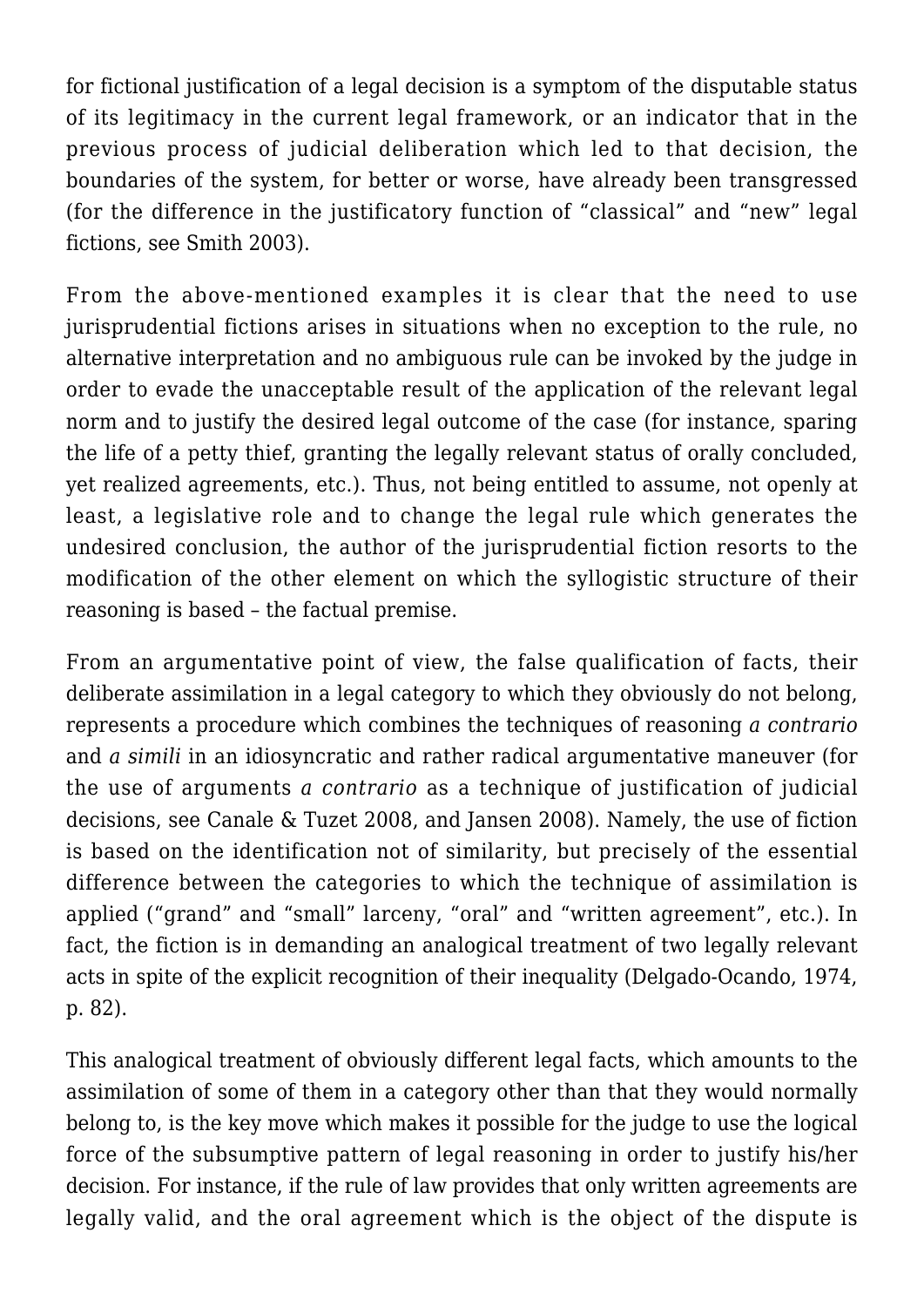fictionally assimilated into the category of written agreements, it follows that it is also legally valid and should be protected by the law. To wit, the new, modified factual premise is now suitable for generating the desired conclusion under the general and unchanged normative premise.**[ii]**

## *4.2. Jurisprudential fictions as instruments of strategic maneuvering*

The treatment of judicial fictions as specific justificatory instruments of "last resort", by which the judge attempts to fulfill his/her strategic role – that of legitimatizing a decision which cannot, *stricto sensu*, be justified by the standard means in the existing legal framework – is very close to the conceptual horizon opened up by the theory of "strategic maneuvering" applied in a legal context (van Eemeren & Houtlosser 2005; Feteris 2009).

Legal, and especially judicial argumentation, like any other kind of argumentation, represents a goal-directed and rule-governed activity, with a strongly manifested agonistic aspect. However, one of the peculiarities of judicial argumentation is the fact that the justification and the refutation of legally relevant stances, opinions and decisions is realized within a strictly defined institutional framework, bounded by many restrictions not only of a logical, but also of a legal, substantial, as well as a procedural nature. Moreover, because of the conflicts of values, conceptions and interests in the social context, the judicial decisions are usually the object of numerous controversies and should be capable of withstanding sharp criticism in a dialogically structured (potential or actual) argumentative exchange. That is the reason why the argumentative strategies and instruments used in legal justification, especially in difficult cases, are complex and multi-layered; to wit, they have to represent an optimal plan to justify a particular decision taken as the most adequate and fair solution of the case at hand, in accordance with the strict demands of the legal system, and to defend it against any possible argumentative attack.

The concept of the argumentative maneuver in a legal context comes into play in those challenging situations when the judicial conviction of the fairness and rightness of a particular decision conflicts with the relevant norms applicable to the specific case. In that kind of situation, the judge operates in the (usually, fairly limited) space left for his/her "margin of appreciation", trying to find argumentative means to fulfill the strategic goal of justification by using the instruments which are placed at his/her disposal by the legal system.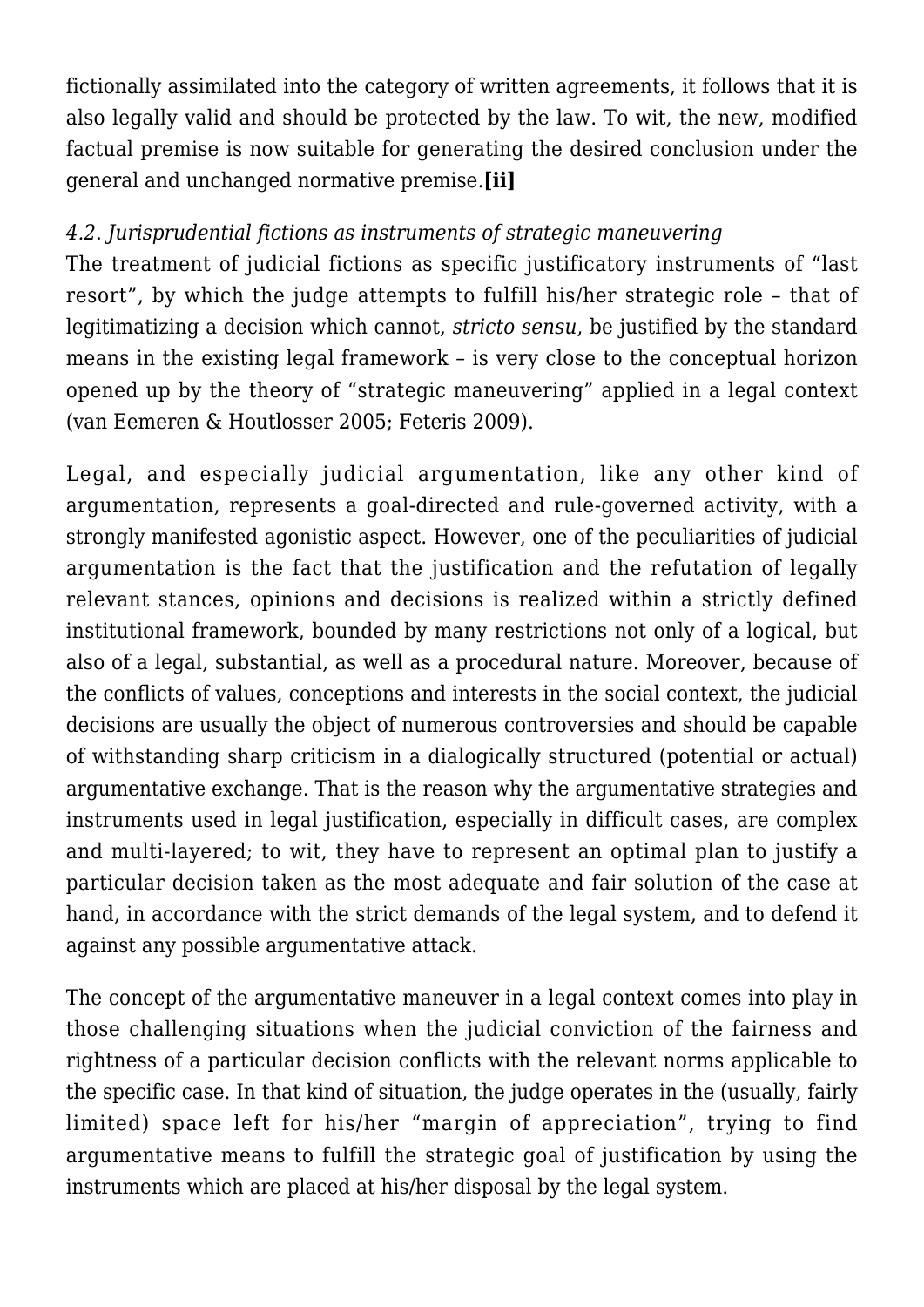In general, the techniques of interpretation of legal rules (linguistic, genetic, systematic, historical, etc.), which enable to broaden or to restrict their scope by invoking the intention of the legislator, the origin and the evolution of the rule, the nuances of meaning of terms in its formulation, etc., are used as tools in this strategic maneuvering (on this point, besides the above-mentioned Feteris 2009, it could be instructive to see also van Rees 2009 and Ieţcu-Fairclough 2009). Viewed, generally, as an "attempt to reconcile dialectical obligations and rhetorical ambitions" (van Eemeren & Houtlosser 2005, p.1), the strategic maneuvering in the justification of judicial decisions is an indispensable instrument in resolving the tension "between the requirement of legal certainty and the requirement of reasonableness and fairness" (Feteris 2009, p. 95).

This general function of strategic maneuvers used in legal justification is the main reason for suggesting that the phenomenon of legal fictions could also be treated as a specific type of such maneuvering, although comprised in a broader sense than the interpretative maneuvers *stricto sensu*, capable of being adequately accounted for by the pragma-dialectical analytical apparatus (like, for instance, in Feteris 2009). Namely, in the above-mentioned examples of the judicial use of fictions, the refusal to apply (at least, in a straightforward way) the general legal norm to the established facts of the case was inspired by the need to meet the standard of reasonableness and fairness of the decision, while the move of falsely qualifying the facts was intended to integrate the judicial solution into the structure of paradigmatic legal reasoning, as one of the warrants of legal certainty. Nevertheless, the specificity of legal fictions compared to other forms of strategic maneuvering in the legal area lies in the fact that the target of this maneuver is not the rule itself and its possible interpretations, but the very facts of the case which make it possible (or impossible) to subsume it under that particular legal rule. However, this move reveals, simultaneously, the inherently controversial connotations of the notions "maneuver" and "maneuvering", which may sometimes also denote an implicit attempt to undermine or to subvert the legitimate functioning of legal rules, while creating only the impression that they are being consistently observed.

In that way, the use of fictions as strategic means in legal reasoning and argumentation shares the crucial question treated in the contemporary theory of strategic maneuvering in argumentation: how to establish the difference between the legitimate and the illegitimate use of this technique, between its "sound" and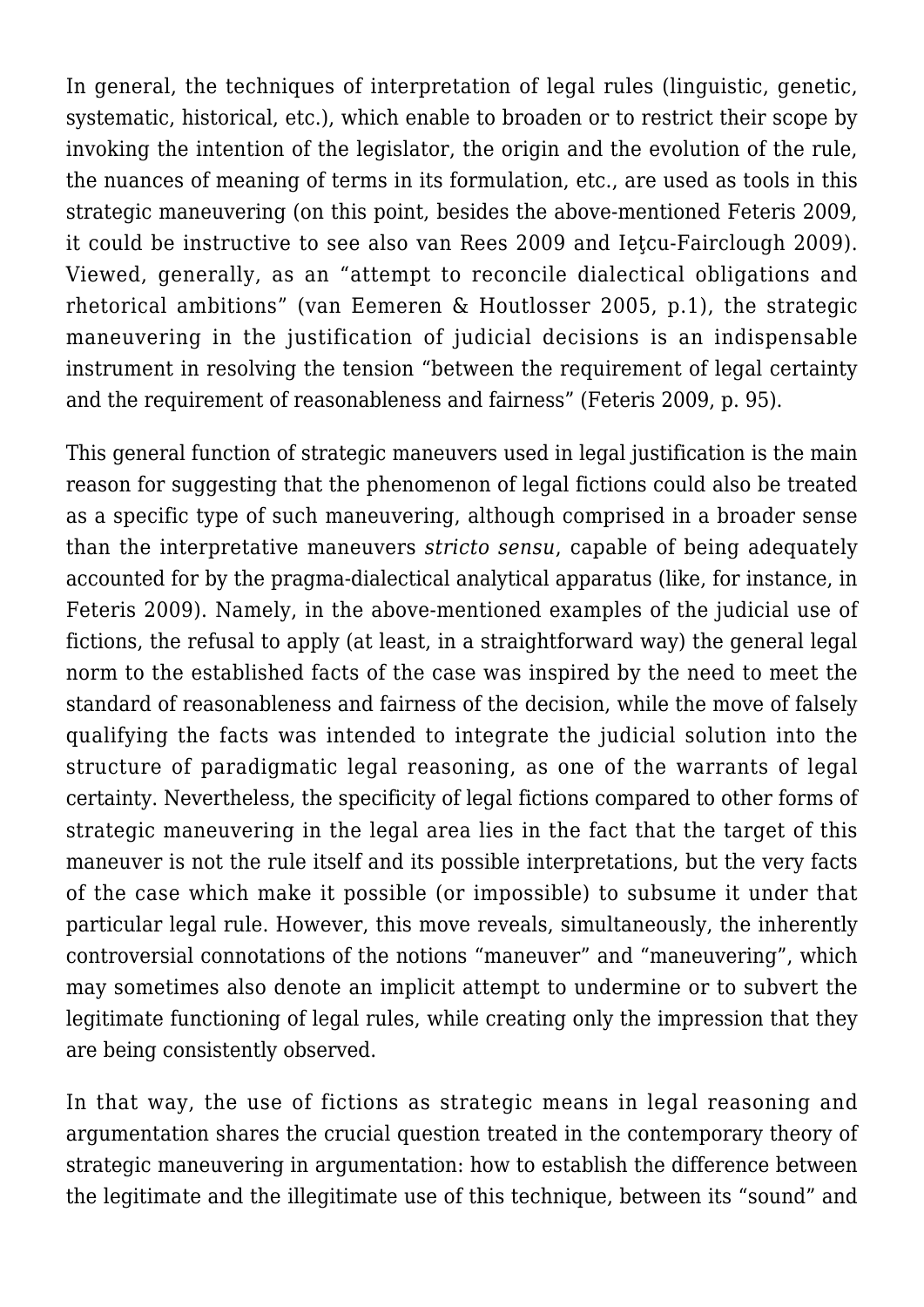its "derailed" instances (van Eemeren & Houtlosser 2009)? Namely, when it is affirmed that the use of fiction aims to produce a desired legal outcome, the adjective "desired" is burdened by a particularly dangerous form of ambiguity. The effect desired by a corrupted or biased judge, to bear in mind the Benthamian warnings, may be, for example, the protection of particular political, economic or personal interests, the discreditation or elimination of political adversaries, the legitimatizing of an oppressive politics by a (nationally or internationally) dominant class or ideology, etc. Obviously, the fictional distortion of existent reality in order to bring about legal consequences is a pricey move, a move which may serve the search for justice and equity equally well as it may hinder it.

The problem of the criteria in distinguishing the legitimate and the illegitimate use of legal fiction as a technique of justification of judicial decisions, especially in difficult legal cases in which "the legal reasoning falters and reaches out clumsily for help" (Fuller 1967, p. viii), is too complex and too difficult to be resolved by a simple theoretical gesture. On this occasion, I would venture only to make two suggestions in the direction of making preparations for its more elaborate treatment in the future.

First, it seems that the criteria of sound and derailed argumentative use of fictions are not an absolutely homogenous class, but that they could be differentiated according to the legal area to which the case with fictional justification belongs: civil, criminal, constitutional, etc. The reason for this is the fact that in different legal areas there are different articulations of the fundamental legal relationships between the concerned subject and agents, different standards of acceptable methods of proof and justification. For instance, as it is well known, the use of analogical reasoning in criminal law is not allowed, whilst in civil law the norms governing its use are more permissible. Thus, a detailed identification of the existent standards of use of argumentative techniques in each legal area could represent a useful clue to the elaboration of criteria of the acceptable application of the fictional legal devices in it.

Second, if we feel that notwithstanding the differences in the area of application, there should be a more general formulation of the criterion of the legitimate use of legal, or, more precisely, jurisprudential fictions, perhaps we should explore the direction open by the formulations of the "principle of universalizability" (cf., for instance, Hare 1963) suitable for the legal context – like, for example, Perelman's "rule of justice" (Perelman & Olbrechs-Tyteca 1983, p. 294), or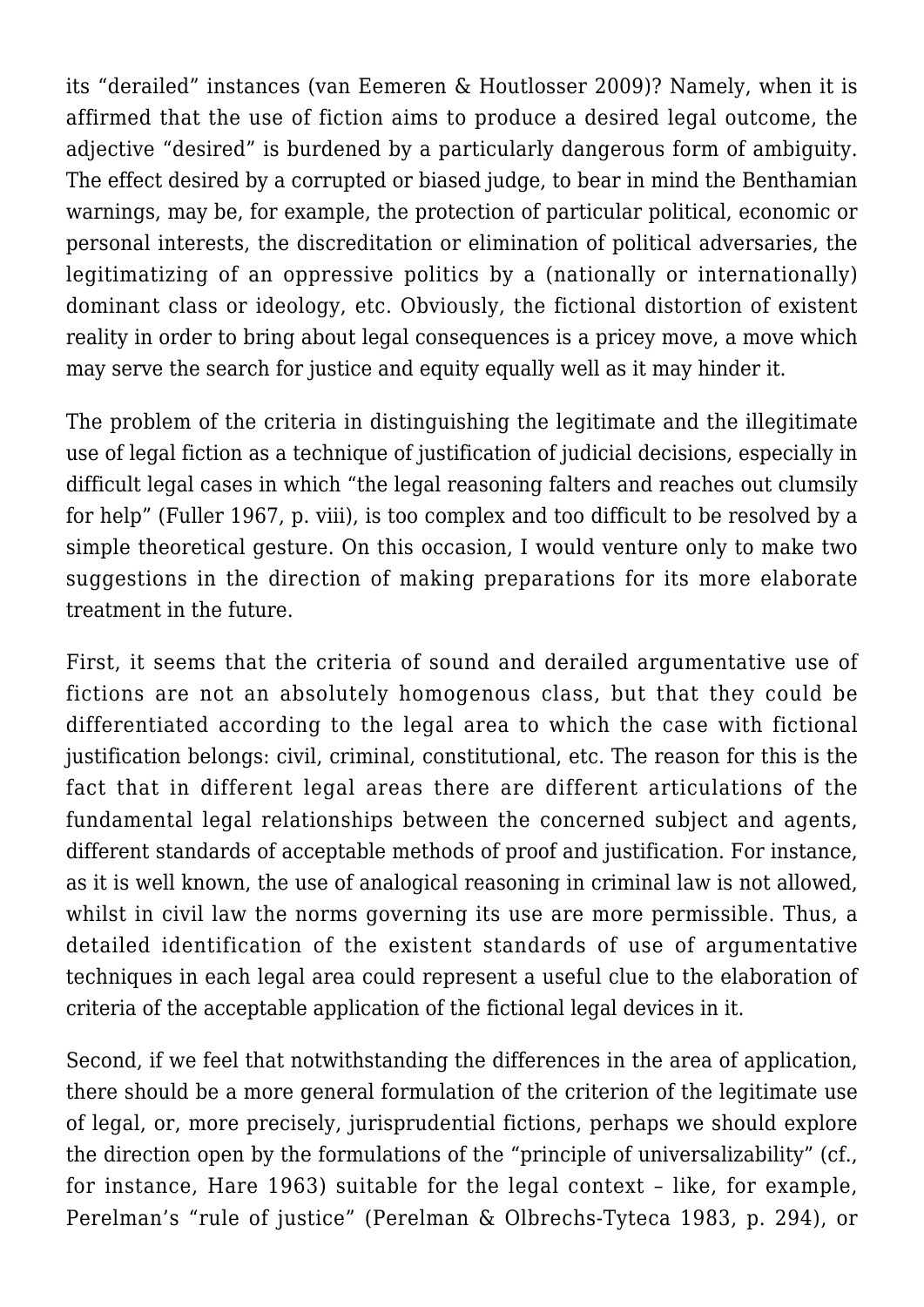Alexy's "rules of justification" in the rational practical discourse (Alexy 1989, pp. 202-204). Namely, in all of these examples the underlying idea is that one of the fundamental features of fair application of legal rules is its capacity for universalisation, in the sense that the treatment accorded to one individual in a given legally-relevant situation, should also be accorded to any other individual who is in a similar situation in all relevant aspects. Applied to the problem of jurisprudential fictions, it would mean that if the judge is prepared, in an ideal speech situation, to openly declare the normative choice obfuscated by the fictional means and to plead for its universalisation to the status of precedent for other cases or of a general rule that should be explicitly incorporated in the legal system, then it can be treated as a positive sign (although not as an absolute or clear-cut criterion) of the legitimacy of its previous use. Supposedly, the protection of partial political, economic or ideological interests "covered" by the derailed uses of fictions in judicial reasoning should not be able to pass the hypothetical or the actual test of universalizability.

In fact, in a historical sense, the universalisation, i.e. the extension of a particular judicial solution to other similar cases, was the general effect of the use of some famous legal fictions, including those from our examples, which contributed to the sensibilisation of legal and social authorities to the existing gap between the reality and the norms, and to the overcoming of it by creating new legal rules. In that way, legal fictions, in spite of their controversial nature, or perhaps just because of it, are shown to be, not only in history, but also in the present, a powerful impetus of the conceptual and normative evolution, in the legal, as well as in the philosophical and logical sense of the word.

#### *5. Conclusion*

In this paper, an attempt was made to approach the issue of legal and, especially, jurisprudential fictions by using the theoretical and conceptual tools developed within the framework of the contemporary argumentation theory. Two ideas were discussed as particularly suitable in the realization of this goal: the idea of legal justification as a fundamental aspect of legal argumentation and the idea of strategic maneuvering as an indispensable tool of the technique of justification of legal decisions, especially in "difficult" legal cases. From this perspective, legal fictions used in judicial reasoning have been treated as peculiar, non-standard justificatory devices and instruments of strategic maneuvering. Their main function is related to the attempt to reconcile the desirability of a certain judicial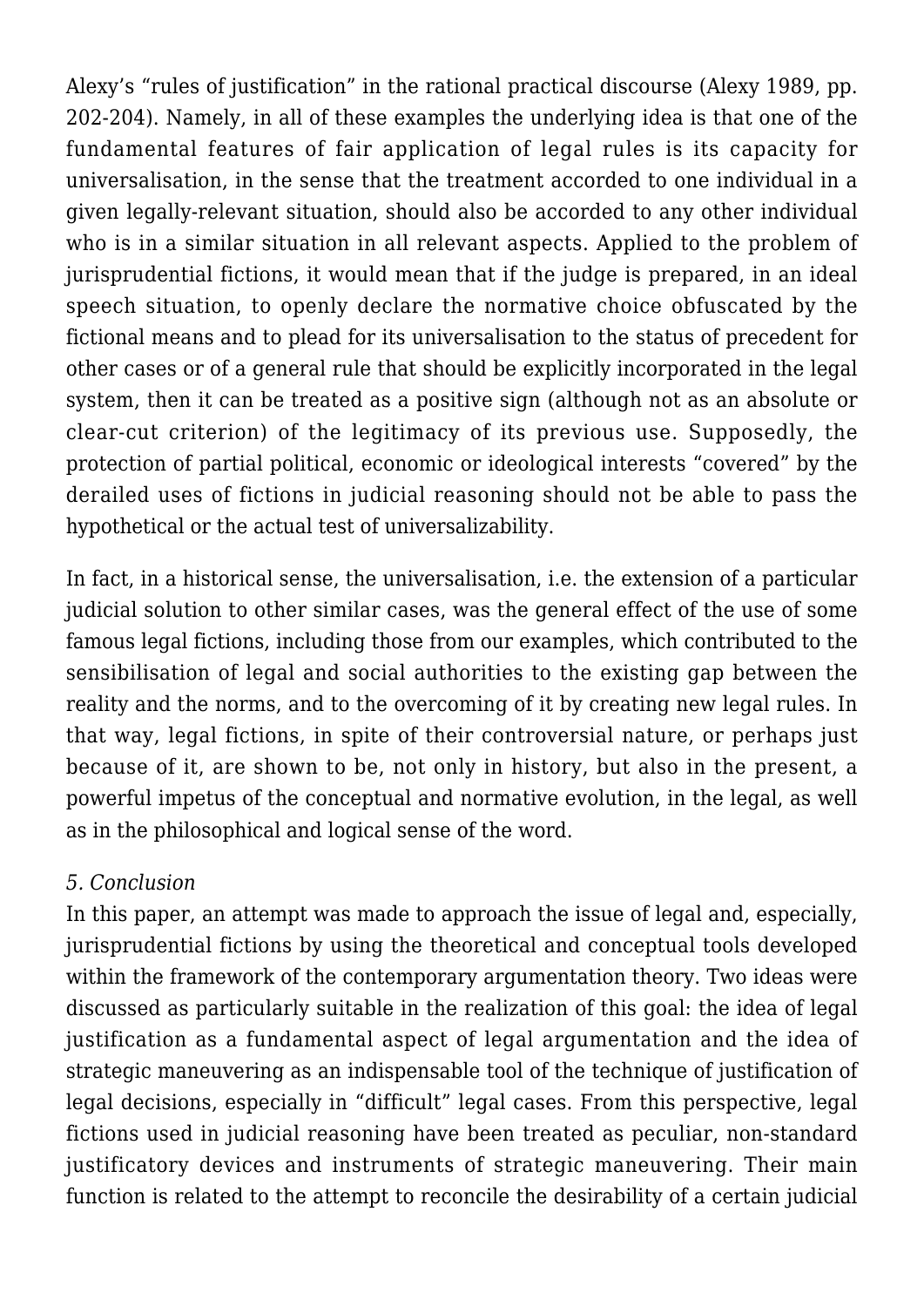solution seen as the most reasonable and fair decision in the case at hand, with the demands of the existing legal order, especially the demands of legal certainty. Given the possibility of the abuse of fictions as an instrument in legitimatizing the inappropriate usurpation of normative power by judges, particular attention was accorded to the issue of the criteria of their legitimate and illegitimate use, and the potential of universalization of a particular legal fiction was suggested as a possible indicator of the appropriateness of being resorted to in judicial reasoning.

## **NOTES**

**i** The author wishes to thank the editors and the two anonymous reviewers for their helpful comments on a previous version of this paper.

**ii** An interesting question, which deserves a more elaborate treatment and more detailed research, is the question if the reasoning mechanisms involved in the creation and utilization of legal fictions can be plausibly accounted for from the point of view of the contemporary theories of defeasible reasoning in law (on the problem of defeasibility in judicial opinion cf. Godden & Walton 2008).

## REFERENCES

Alexy, R. (1989). *A Theory of Legal Argumentation – The Theory of Rational Discourse as Theory of Legal Justification*. (R. Adler & N. MacCormick, Trans.). Oxford: Clarendon Press. (Original work published 1983). [English translation of *Theorie der juristischen Argumentation. Die Theorie des rationalen Diskurses als Theorie der juristischen Begründung*].

Blanché, R. (1973). *Le raisonnement.* Paris: PUF.

Canale, D., & Tuzet, G. (2008). On the contrary: Inferential analysis and ontological assumptions of the a contrario argument. *Informal Logic*, *28*(1), 31-43. Retrieved from

http://ojs.uwindsor.ca/ojs/leddy/index.php/informal\_logic/article/view/512/475

*Code civil français*. Retrieved from http://perlpot.net/cod/civil.pdf

*Code civil belge*. Retrieved from http://www.droitbelge.be/codes.asp#civ

Delgado-Ocando, J. M. (1974). La fiction juridique dans le code civil vénézuélien avec quelques références à la législation comparée. In Ch. Perelman & P. Foriers (Eds.), *Les présomptions et les fictions en droit* (pp. 72-100). Bruxelles: Émile Brylant.

Eemeren, F. H. van (Ed.). (2009). *Examining Argumentation in Context: Fifteen Studies on Strategic Maneuvering*. Amsterdam: John Benjamins.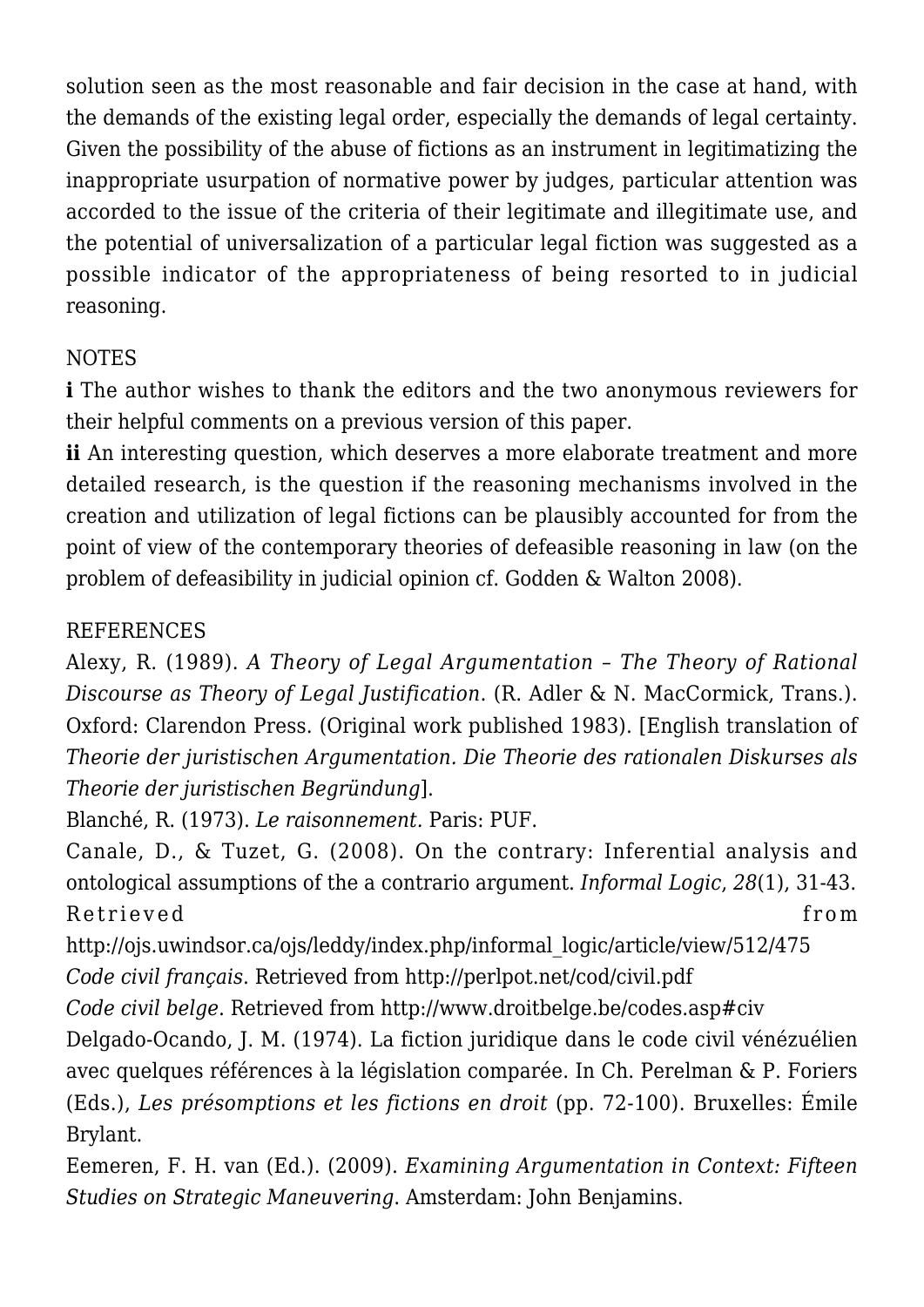Eemeren, F. H. van, & Houtlosser, P. (2005). Strategic maneuvering. *SComS: Argumentation in Dialogic Interaction*, 23-34.

Eemeren, F. H. van, & Houtlosser, P. (2009). Strategic maneuvering: Examining argumentation in context. In F. H. van Eemeren (Ed.), *Examining Argumentation in Context: Fifteen Studies on Strategic Maneuvering* (pp. 1-24). Amsterdam: John Benjamins.

Feteris, E. T. (1999). *Fundamentals of Legal Argumentation – A Survey of Theories on the* Justification of Judicial Decisions. Dordrecht: Kluwer Academic.

Feteris, E.T. (2009). Strategic maneuvering in the justification of judicial decisions. In F. H. van Eemeren (Ed.), *Examining Argumentation in Context: Fifteen Studies on Strategic Maneuvering* (pp. 93-114). Amsterdam: John Benjamins.

Foriers, P. (1974). Présomptions et fictions. In Ch. Perelman & P. Foriers (Eds.), *Les présomptions et les fictions en droit* (pp. 7-26). Bruxelles: Émile Brylant.

Friedman, D. (1995). Making sense of English law enforcement in the 18th century. *The University of Chicago Law School Roundtable*. Retrieved from http://www.daviddfriedman.com/Academic/England\_18thc./England\_18thc.html Fuller, L. L. (1967). *Legal Fictions*. Stanford: Stanford University Press.

Godden, D.M., & Walton, D. (2008). Defeasibility in judicial opinion: Logical or procedural? *Informal Logic* , *2 8* (1), 6-19. Retrieved from http://ojs.uwindsor.ca/ojs/leddy/index.php/informal\_logic/article/view/510/473

Goltzberg, S. (2010). Présomption et théorie bidimensionnelle de l'argumentation.*Dissensus* 2010/3, 88-99. Retrieved from popups.ulg.ac.be/dissensus/docannexe.php?id=666

Hare, R.M. (1963). *Freedom and Reason*. Oxford: Oxford University Press.

Ieţcu-Fairclough, I. (2009). Legitimation and strategic maneuvering in the political field. In F. H. van Eemeren (Ed.), *Examining Argumentation in Context: Fifteen Studies on Strategic Maneuvering* (pp. 131-151). Amsterdam: John Benjamins.

Jansen, H. (2008). In view of an express regulation: Considering the scope and soundness of a contrario reasoning. *Informal Logic*, *28*(1), 44-59. Retrieved from http://ojs.uwindsor.ca/ojs/leddy/index.php/informal\_logic/article/view/513/476 Klerman, D. (2009). Legal fictions as strategic instruments. *Law and Economics Workshop, Berkeley Program in Law and Economics, UC Berkeley* (pp. 1-18).

Retrieved from http://www.escholarship.org/uc/item/8zv9k24m

Lamberterie, I. de. (2003). Préconstitution des preuves, présomptions et fictions. *Sécurité juridique et sécurité technique: indépendance ou métissage.* Conférence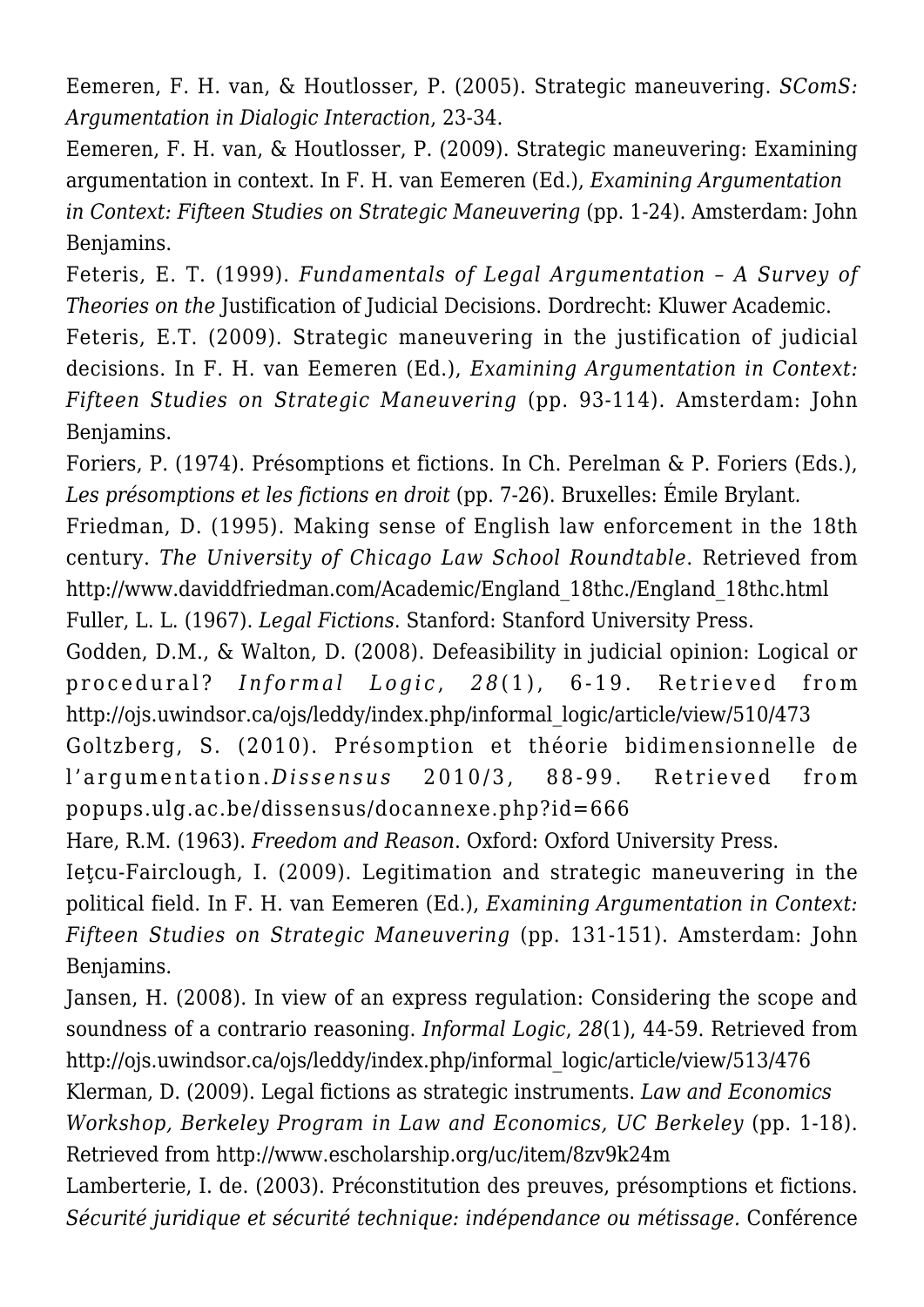organisée par le Programme international de coopération scientifique (CRDP /CECOJI), Montréal, 30 Septembre 2003. Retrieved from www.lex-electronica.org/docs/articles\_106.pdf

Moglen, E. (1998). Legal fictions and common law legal theory: Some historical reflections. Retrieved from http://emoglen.law.columbia.edu/publications/fict.html Perelman, Ch. (1974). Présomptions et fictions en droit, essai de synthèse. In Ch. Perelman & P. Foriers (Eds.), *Les présomptions et les fictions en droit* (pp. 339-348). Bruxelles: Émile Brylant.

Perelman, Ch. (1999). *Logique juridique: Nouvelle rhétorique*. (2<sup>e</sup> éd.). Paris: Dalloz.

Perelman, Ch., & Foriers, P. (Eds.). (1974). *Les présomptions et les fictions en droit*. Bruxelles: Émile Brylant.

Perelman, Ch., & Olbrechts – Tyteca, L. (1983). *Traité de l'argumentation: La*

*nouvelle rhétorique.* (4<sup>e</sup> éd.). Bruxelles: Éditions de l'Université de Bruxelles.

Rees, M.A. van. (2009). Strategic maneuvering with dissociation. In F. H. van Eemeren (Ed.), *Examining Argumentation in Context: Fifteen Studies on Strategic Maneuvering* (pp. 25-39). Amsterdam: John Benjamins.

Rivero, J. (1974). Fictions et présomptions en droit public français. In Ch. Perelman & P.

Foriers (Eds.), *Les présomptions et les fictions en droit* (pp. 101-113). Bruxelles: Émile Brylant.

Salmon, J. J. A. (1974). Le procédé de la fiction en droit international. In Ch. Perelman &

P. Foriers (Eds.), *Les présomptions et les fictions en droit* (pp. 114-143). Bruxelles: Émile Brylant.

Searle, J. (1999). *Mind, Language and Society: Doing Philosophy in the Real World.* London: Weidenfeld & Nicolson.

Smith, P. J. (2007). New legal fictions. Retrieved from http://www.georgetownlawjournal.com/issues/pdf/95-5/SMITH.pdf

Stanković, G. (1999). Fictions on the statement of the appeal in the legal procedure. *Facta Universitatis*, *1*(3), 343-356.

Wróblewski, J. (1974). Structure et fonction des présomptions juridiques. In Ch. Perelman & P. Foriers (Eds.), *Les présomptions et les fictions en droit* (pp. 43-71). Bruxelles: Émile Brylant.

Чавдар, К. (2001). Закон за облигационите односи: коментари, објаснувања, практика и предметен регистар. (Law of obligations: commentaries,